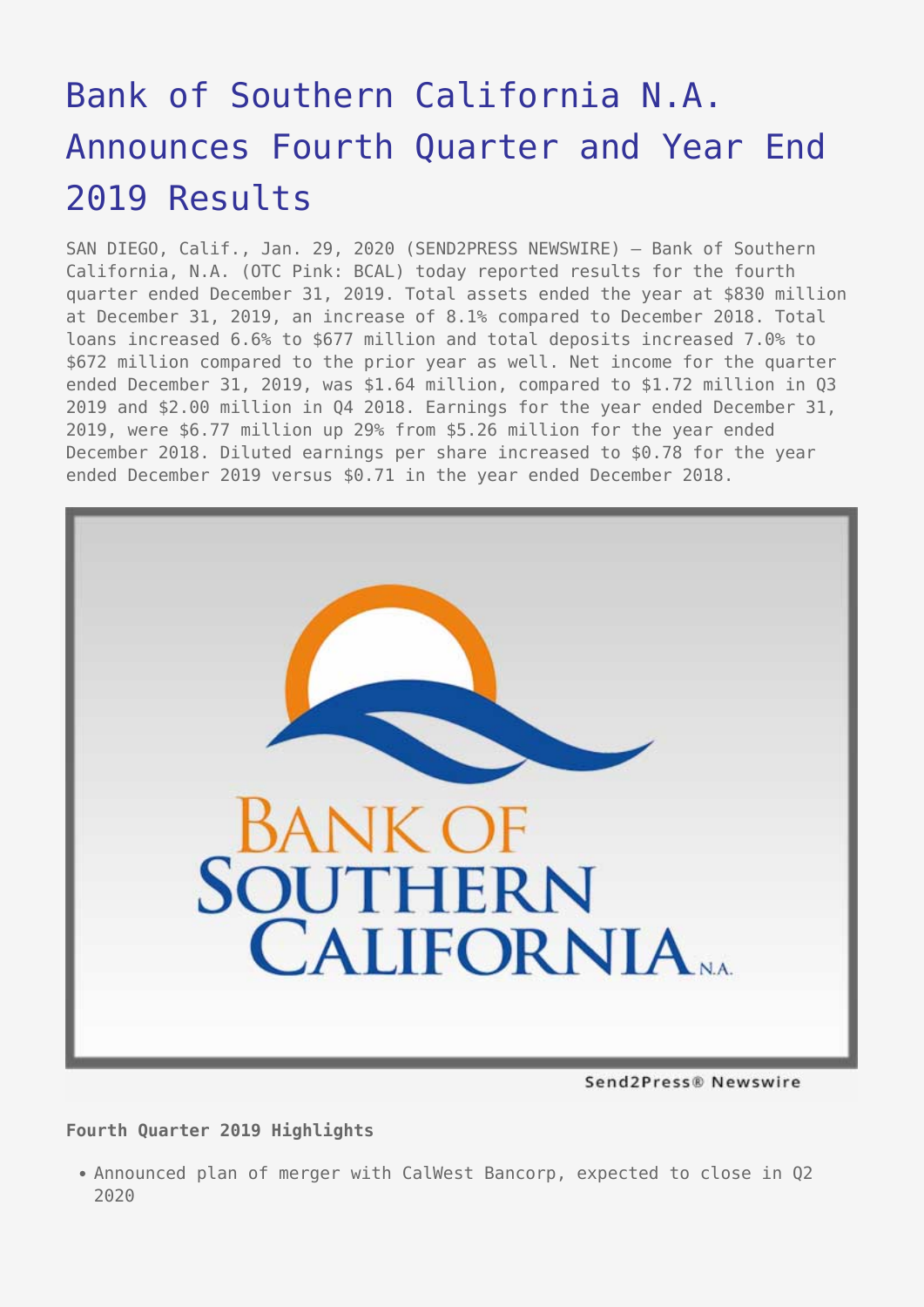Announced completion of capital offering and plans to form Holding Company

Nathan Rogge, President and CEO of Bank of Southern California said, "We produced solid results for 2019 and continue to increase meaningful loan and deposit relationships while maintaining strong credit quality across our portfolio. Specifically, we reported strong commercial and industrial loan growth, increased non-interest bearing DDA, and a rise in total assets, largely attributed to our recent capital raise."

The Banks' focus on C&I lending is not only reflected in a 14% increase in outstanding C&I loans during the year, but also in undisbursed C&I commitments, which increased 46% during the year. Non-interest bearing demand deposits, increased 22% during 2019, a result of our emphasis on relationship-based banking.

"As we enter 2020, we remain focused on advancing and driving growth in the Southern California market. Our strategic merger with CalWest Bank will provide us with an expanded branch presence covering Orange County and the Inland Empire as well as operational synergies and efficiencies, thus allowing us to better serve the business community. The merger is anticipated to close in the second quarter of 2020," concluded Rogge.

John Farkash, Chairman of the Board said, "We are pleased to report another solid quarter to close out 2019. The Bank has achieved good momentum in executing our strategy and moving towards a relationship-focused approach to banking. As we look ahead, we remain focused on driving long-term value for our customers and shareholders."

#### **Additional Financial Highlights**

- Total loans decreased \$8 million during the 4<sup>th</sup> quarter to \$677 million at quarter end; the reduction was primarily related to construction loans, which declined \$10 million during the quarter as projects paid off as planned. The pace of total loan payoffs slowed in the second half of 2019 to \$37 million, down from the \$62 million pace set in the first six months of the year. Compared to the first half of the year, new loan origination units increased by 28% in the second half of the year resulting in \$155 million in total gross loan commitments in 2019.
- During 2019, the Bank has focused on improving its core deposit portfolio. This is not only reflected in the 22% growth in noninterest-bearing demand (DDA) during 2019, but also in the growth of money market deposits, which increased \$26 million, or 12%, during 2019. This core deposit growth allowed the Bank to decrease reliance on higher cost time deposits, which declined 9% during 2019.
- Noninterest expenses grew \$3.6 million in 2019 compared to 2018. However, both years include non-recurring costs associated with merger and restructuring expenses, \$2.1 million in 2018 related to the merger with Americas United Bank, and \$592k in 2019 associated with the plan of merger with CalWest Bank.
- Nonperforming assets continue to be very low and were 0.23% of total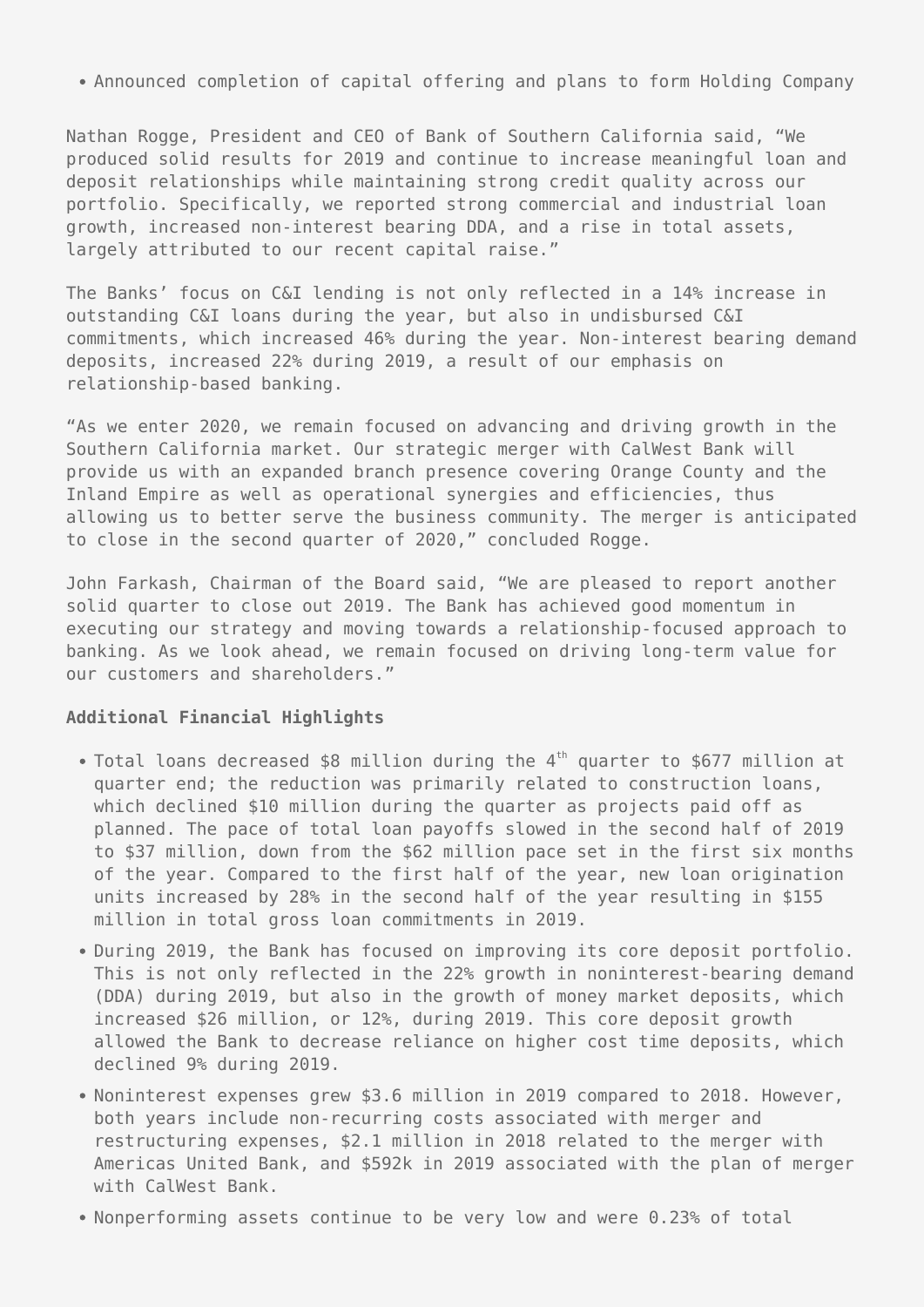assets at December 31, 2019, compared to 0.60% at December 31, 2018. The allowance for loan losses (ALLL) was 0.79% of total loans at December 31, 2019, up from 0.69% at December 31, 2018. When including \$1.9 million in loan fair value credit marks (LFVCM), the ALLL and LFVCM represent 1.07% of total loans versus 1.10% at December 31, 2018.

#### **[Quarterly Financial Highlights Table Follows]**

More details about our quarterly results are available on our website and through the following link to our most recent quarterly results and trends: [https://www.banksocal.com/about-us/financials.](https://www.banksocal.com/about-us/financials)

## **About Bank of Southern California**

A growing community bank, established in 2001, Bank of Southern California, N.A., with headquarters in San Diego, California, is locally owned and managed, and offers a range of financial products to individuals, professionals and small-to-medium sized businesses. The Bank's solutiondriven, relationship-based approach to banking provides accessibility to decision makers and enhances value through strong partnerships with its clients. The Bank currently operates eleven branches in San Diego County, Los Angeles County, Orange County, and the Coachella Valley in Riverside County, as well as a production office in West Los Angeles.

For more information, please visit<https://www.banksocal.com/> or call (858) 847-4780.

#### **Forward-Looking Statements**

This news release may contain comments or information that constitute forward-looking statements (within the meaning of the Private Securities Litigation Reform Act of 1995) and Bank of Southern California intends for such forward-looking statements to be covered by the safe harbor provisions of that Act.

Forward-looking statements can be identified by the fact that they do not relate strictly to historical or current facts. They often include the words "believe," "expect," "anticipate," "intend," "plan," "estimate," or words of similar meaning, or future or conditional verbs such as "will," "would," "should," "could," or "may." Forward-looking statements are not guarantees of future performance, nor should they be relied upon as representing management's views as of any subsequent date. Future events are difficult to predict. Forward-looking statements involve significant risks and uncertainties and actual results may differ materially from those presented, either expressed or implied, in this news release. Factors that might cause such differences include, but are not limited to: the ability of the Bank to successfully execute its business plan; changes in interest rates and interest rate relationships; changes in demand for products and services; the degree of competition by traditional and non-traditional competitors; changes in banking legislation or regulation; changes in tax laws; changes in prices, levies and assessments; the impact of technological advances; the outcomes of contingencies; trends in customer behavior as well as their ability to repay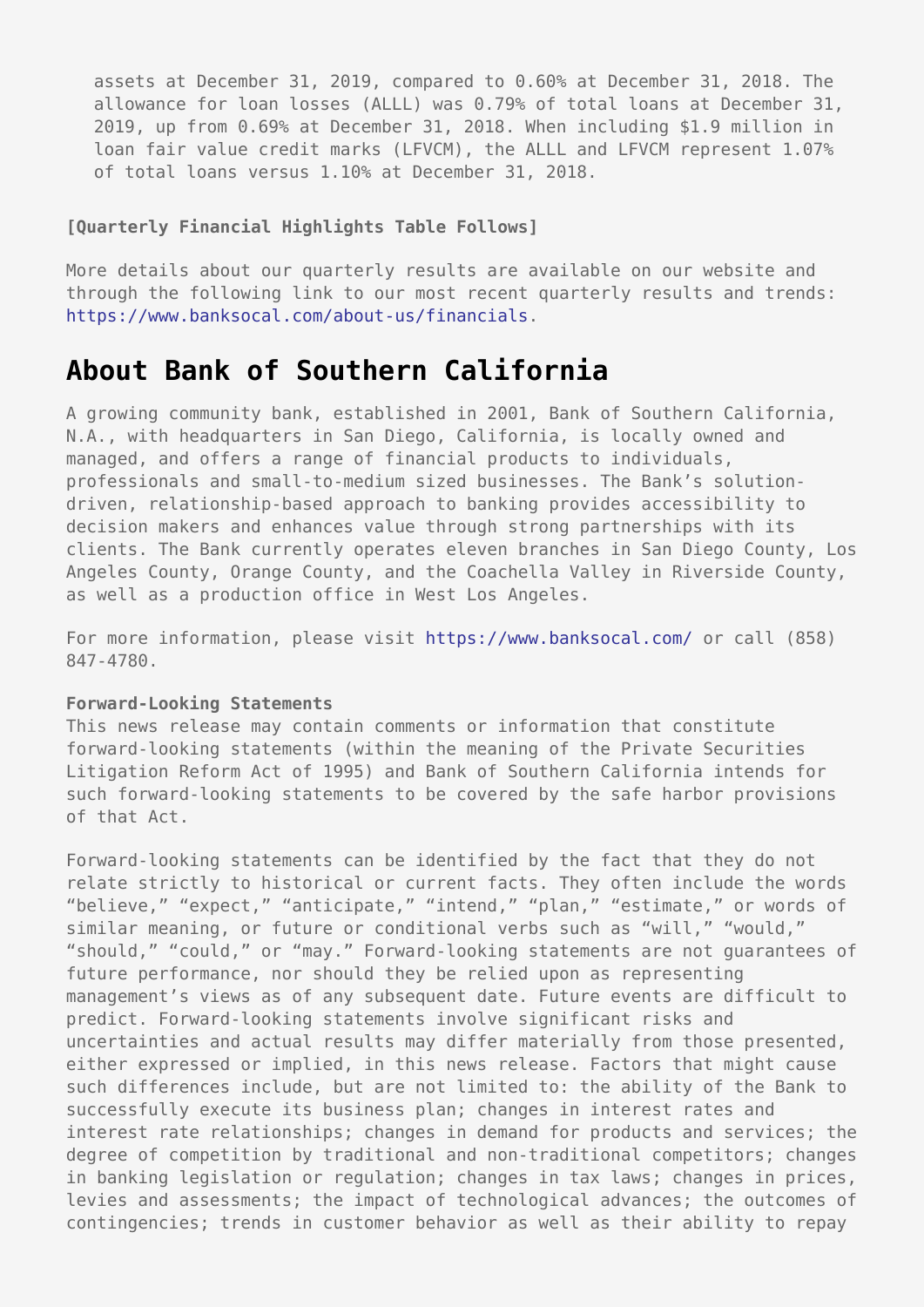loans; and changes in the national and local economy.

Bank of Southern California undertakes no obligation to update or clarify forward-looking statements, whether as a result of new information, future events or otherwise.

Contact: Amanda Conover Bank of Southern California aconover@banksocal.com 858.847.4762

\*LOGO link for media: [https://www.Send2Press.com/300dpi/18-0118s2p-bank-so-cal-300dpi.jpg](https://www.send2press.com/300dpi/18-0118s2p-bank-so-cal-300dpi.jpg)

Tickers: OTC Pink:BCAL / OTC:BCAL / OTCMKTS:BCAL / OP: BCAL / OTC:CALW

### **Bank of Southern California**

**Quarterly Financial Highlights** (Unaudited)

|                                              | Quarterly   |           |           |           |           | Annual    |           |
|----------------------------------------------|-------------|-----------|-----------|-----------|-----------|-----------|-----------|
| (\$\$ in thousands except per<br>share data) | 2019        | 2019      | 2019      | 2019      | 2018      |           |           |
|                                              | 4th Qtr     | 3rd Qtr   | 2nd Qtr   | 1st Qtr   | 4th Qtr   | 2019      | 2018      |
|                                              |             |           |           |           |           |           |           |
| <b>EARNINGS</b>                              |             |           |           |           |           |           |           |
| Net interest income                          | \$7,736     | 7,795     | 7,625     | 7,698     | 8,031     | 30,854    | 24,900    |
| Provision for loan losses                    | \$<br>200   | 300       | 200       | 300       | 450       | 1,000     | 1,600     |
| NonInterest income                           | \$<br>321   | 695       | 519       | 420       | 526       | 1,954     | 2,803     |
| NonInterest expense                          | \$<br>5,512 | 5,711     | 5,705     | 5,198     | 5,279     | 22,125    | 18,571    |
| Income tax expense                           | \$<br>709   | 763       | 667       | 771       | 823       | 2,910     | 2,274     |
| Net income                                   | \$<br>1,636 | 1,716     | 1,572     | 1,849     | 2,005     | 6,773     | 5,258     |
|                                              |             |           |           |           |           |           |           |
| Basic earnings per share                     | \$ 0.19     | 0.20      | 0.19      | 0.22      | 0.24      | 0.80      | 0.74      |
| Average shares outstanding                   | 8,578,102   | 8,410,522 | 8,410,522 | 8,409,272 | 8,402,251 | 8,452,104 | 7,091,176 |
| Ending shares outstanding                    | 9,405,190   | 8,410,522 | 8,410,522 | 8,410,522 | 8,408,022 | 9,405,190 | 8,408,022 |
|                                              |             |           |           |           |           |           |           |
| <b>PERFORMANCE RATIOS</b>                    |             |           |           |           |           |           |           |
| Return on average assets                     | 0.79%       | 0.87%     | 0.82%     | 0.99%     | 1.07%     | 0.87%     | 0.87%     |
| Return on average common<br>equity           | 5.93%       | 6.37%     | 6.02%     | 7.30%     | 7.91%     | 6.39%     | 6.57%     |
| Yield on loans                               | 5.23%       | 5.44%     | 5.59%     | 5.66%     | 5.63%     | 5.47%     | 5.39%     |
| Yield on earning assets                      | 4.88%       | 5.21%     | 5.24%     | 5.36%     | 5.40%     | 5.17%     | 5.01%     |
| Cost of deposits                             | 0.88%       | 0.99%     | 0.98%     | 0.96%     | 0.84%     | 0.95%     | 0.70%     |
| Net interest margin                          | 4.01%       | 4.24%     | 4.28%     | 4.41%     | 4.59%     | 4.23%     | 4.36%     |
| Efficiency ratio                             | 68.42%      | 67.26%    | 70.05%    | 64.03%    | 61.70%    | 67.44%    | 67.04%    |
|                                              |             |           |           |           |           |           |           |

**CAPITAL**